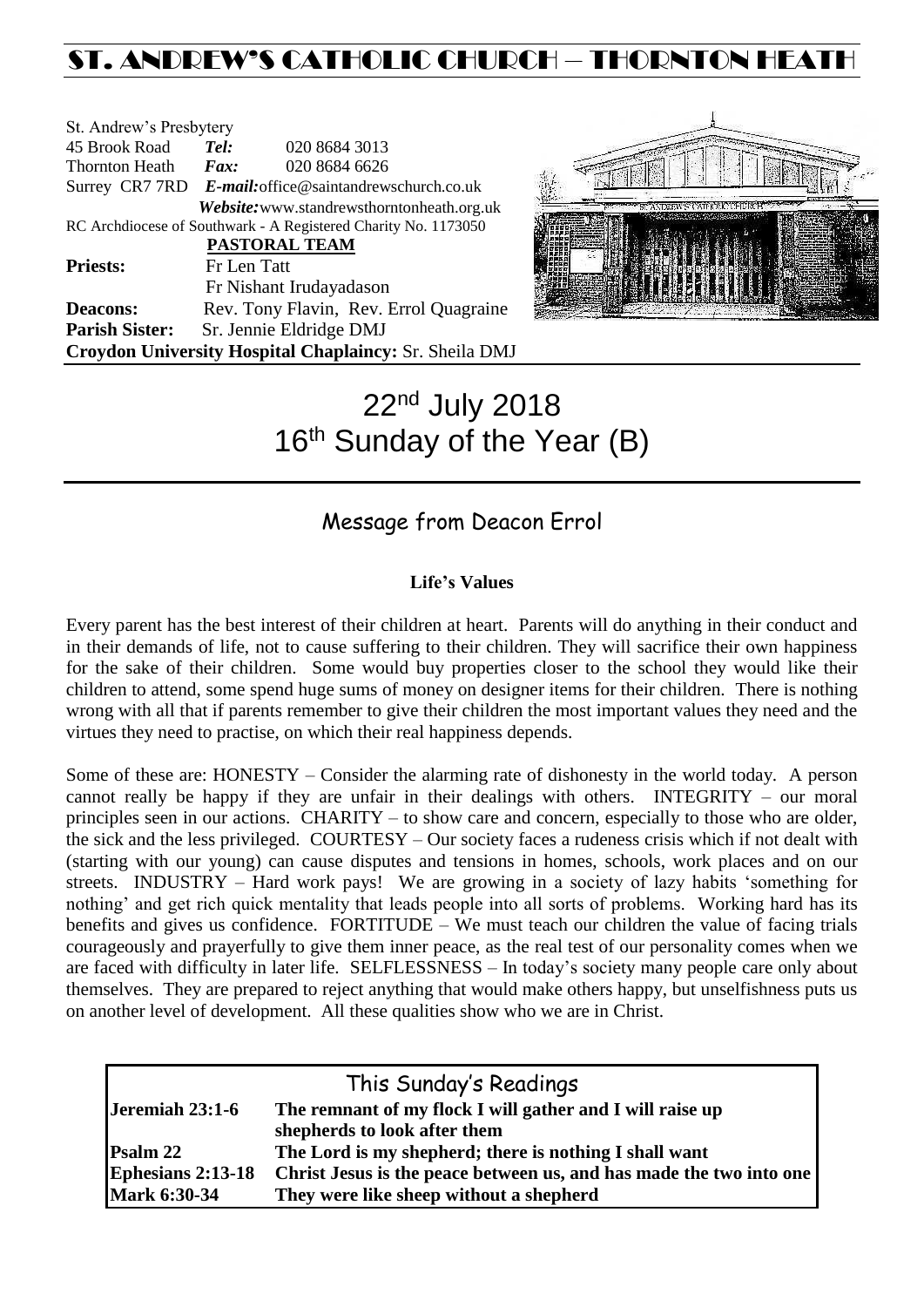# Diary for the Week

| Sunday $22^{nd}$ July           |                    | 6.00pm (Saturday) First Mass of Sunday | Patrick Tiernan RIP              |
|---------------------------------|--------------------|----------------------------------------|----------------------------------|
| $16^{th}$ Sunday of the Year    |                    |                                        |                                  |
| (B)                             | 9.30am             | Mass                                   | Therezina & Mariano Jose Rebello |
|                                 |                    |                                        | RIP (Anniv)                      |
|                                 | 11.30am            | Mass                                   | Gilda Margaret James RIP (Anniv) |
|                                 | 5.00pm             | <b>Rosary</b>                          |                                  |
|                                 | $5.15 - 5.45$ pm   | <b>Exposition and Benediction</b>      |                                  |
|                                 | 6.00 <sub>pm</sub> | Mass                                   | Parishioners                     |
|                                 | $7.00 - 9.00$ pm   | <b>Charismatic Prayer Group</b>        |                                  |
| Monday 23rd July                | 7.30am             | <b>Mass</b>                            | Gail Whitehead RIP               |
| <b>St Bridget</b>               | 10.00am            | Mass                                   | <b>Holy Souls</b>                |
| Mic 6:1-4.6-8                   | $7.00 - 8.00$ pm   | <b>Parish Surgery</b>                  |                                  |
| Mt 12:38-42                     | 8.00pm             | <b>PPC</b> Meeting                     |                                  |
|                                 |                    |                                        |                                  |
| Tuesday 24 <sup>th</sup> July   | 7.30am             | Mass                                   | Peace in the Family              |
| Feria                           | 10.00am            | Mass                                   | <b>Gillian Patient RIP</b>       |
| Mic 7:14-15. 18-20              |                    |                                        |                                  |
| Mt 12:46-50                     |                    |                                        |                                  |
| Wednesday 25 <sup>th</sup> July | 7.30am             | Mass                                   | Philip Tatt RIP                  |
| <b>St James</b>                 | 10.00am            | <b>Mass</b>                            | Patrick Tiernan RIP              |
| 2 Cor 4:7-15                    | 6.00pm             | <b>Lectio Divina Group (hall)</b>      |                                  |
| Mt 20:20-28                     | 7.30pm             | <b>Legion of Mary (hall)</b>           |                                  |
| Thursday $26^{th}$ July         | 7.30am             | Mass                                   | Private Intention                |
| Saints Joachim & Anne           | 10.00am            | <b>Mass</b>                            | <b>Holy Souls</b>                |
| Jer 2:1-3.7-13                  |                    |                                        |                                  |
| Mt 13:10-17                     |                    |                                        |                                  |
| Friday $27^{th}$ July           | 7.30am             | Mass                                   | <b>Holy Souls</b>                |
| Feria                           | 10.00am            | Mass                                   | <b>Holy Souls</b>                |
| Jer 3:14-17                     |                    |                                        |                                  |
| Mt 13:18-23                     |                    |                                        |                                  |
| Saturday 28 <sup>th</sup> July  | 9.30am             | Mass                                   | <b>Holy Souls</b>                |
| Feria                           | $10.00 - 10.30$ am | <b>Confessions</b>                     |                                  |
| Jer 7:1-11                      | $5.00 - 5.30$ pm   | <b>Confessions</b>                     |                                  |
| Mt 13:24-30                     | 6.00 <sub>pm</sub> | First Mass of Sunday                   | Joseph Gonsalves RIP             |
| Sunday 29 <sup>th</sup> July    | 9.30am             | <b>Mass</b>                            | Michael Lenihan RIP              |
| $17th$ Sunday of the Year       | 11.30am            | <b>Mass</b>                            | Parishioners                     |
| (B)                             | 5.00pm             | <b>Rosary</b>                          |                                  |
|                                 | $5.15 - 5.45$ pm   | <b>Exposition and Benediction</b>      |                                  |
|                                 | 6.00 <sub>pm</sub> | <b>Mass</b>                            | Paul Etuka RIP                   |
|                                 | $7.00 - 9.00$ pm   | <b>Charismatic Prayer Group</b>        |                                  |
|                                 |                    |                                        |                                  |

# Money Matters

Collection Last Sunday  $£1,383.33$  (£1.38 per person) Payment by Standing Order  $\frac{2}{x}$  761.00 Total offertory  $£2,144.33$ Second collection for Homelessness Sunday *Thank you for your generosity*



Altar Servers **Church Cleaners Church Cleaners** This week Team 1 This week Judie's Crew<br>Next week Team 2 Next week Fifi's Group Next week Fifi's Group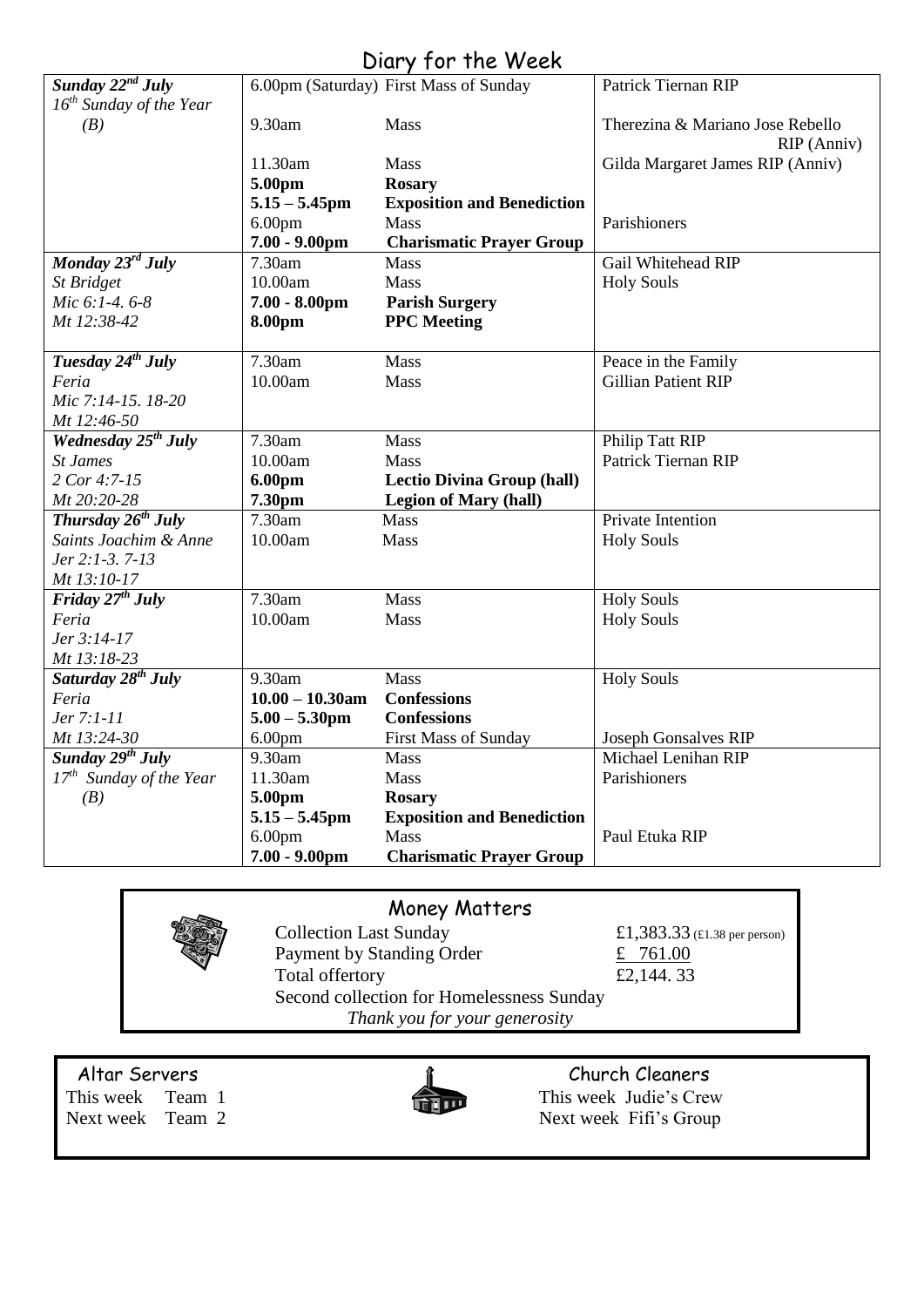# St. Andrew's Parish Notices

#### **SOCIETY OF ST VINCENT DE PAUL (S.V.P)**

The next SVP coffee morning and table top sale is today Sunday 22<sup>nd</sup> July. Please go along to the hall to help support the group by buying lots of goods and at the same time drinking coffee/tea and buying lots of cake! All the money raised will help support local people who are in need by way of food, clothing, furniture etc.

#### **SECOND COLLECTION THIS WEEK**

The second collection this week is for Homelessness Sunday. Homelessness Sunday has three main purposes: to show our concern for individuals affected by homelessness; to challenging the conditions that create it; to celebrate work that tackles the problem. There are many ways in which we can help: by making donations to charities, working with homeless people, by praying or by supporting individuals through working with a charity or by other means. Thousands of destitute migrants find themselves in limbo without any financial support or ability to return home. They are excluded from welfare benefits and local authority assistance. Charities providing accommodation require housing benefits, which they cannot access. They are also barred from working. Thank you.

## **SCHOOL REFERENCE FORMS**

The Parish School Reference forms are available for you to take and start completing. Last year we changed the way our Priest Reference forms were completed and we are continuing this arrangement again this year. All children transferring from primary to secondary school and starting main school or nursery at a Catholic School are required to have a Priest reference. Parents please note that Fr Len does not deal with schools directly for references so parents will have to complete a form for his final signature. Please take a form from the porch area and we ask that you complete Section A, then you should take this form to a member of the clergy, Deacon Tony, Deacon Errol or Sr Jennie, whoever you feel would know you the best, and ask them to complete section B.

A list of dates in September is displayed in the porch so that you can meet Fr Len who will then sign the last section of your form based on the comments provided by the other members of the Pastoral team. Just come along to the Priest House (45 Brook Road) during the times and dates given, it is not possible to make an individual appointment.

#### **STEWARDSHIP TALKS**

St Andrew's Church presents An Encounter with the Lord through Spirituality, a series of talks to explore some of the spiritualities of the Church and to encounter the Lord. The first one is on  $30<sup>th</sup>$  August, The Spirituality of Laudato Si with Fr Nishant. The talks will be on nearly every Thursday evening in the hall starting at 7.30pm and we will be having different speakers for each talk. All our speakers are very experienced on their subjects and their talks have been very well received elsewhere so we are grateful to them for agreeing to come and speak to us. The last talk will be on 29<sup>th</sup> November. Please take a leaflet from the porch with all the details and feel free to speak with Fr Len if you would like further information. We would like to encourage everyone to come along and hope to see you there.

#### **THE ROSARY**

The Rosary is prayed each weekday after the 10.00am Mass (and Saturday 9.30am). After Mass and after a few minutes of silence the Rosary will be prayed and then, after a short pause, other devotional prayers will be prayed. All are welcome to join however long you can stay – there is no formal membership, just a desire to pray the Rosary.

#### **PARISH SURGERY**

Our last Parish Surgery before the summer break is on Monday 23rd July at 7.00pm in the Presbytery. We will resume again on Monday 3<sup>rd</sup> September.